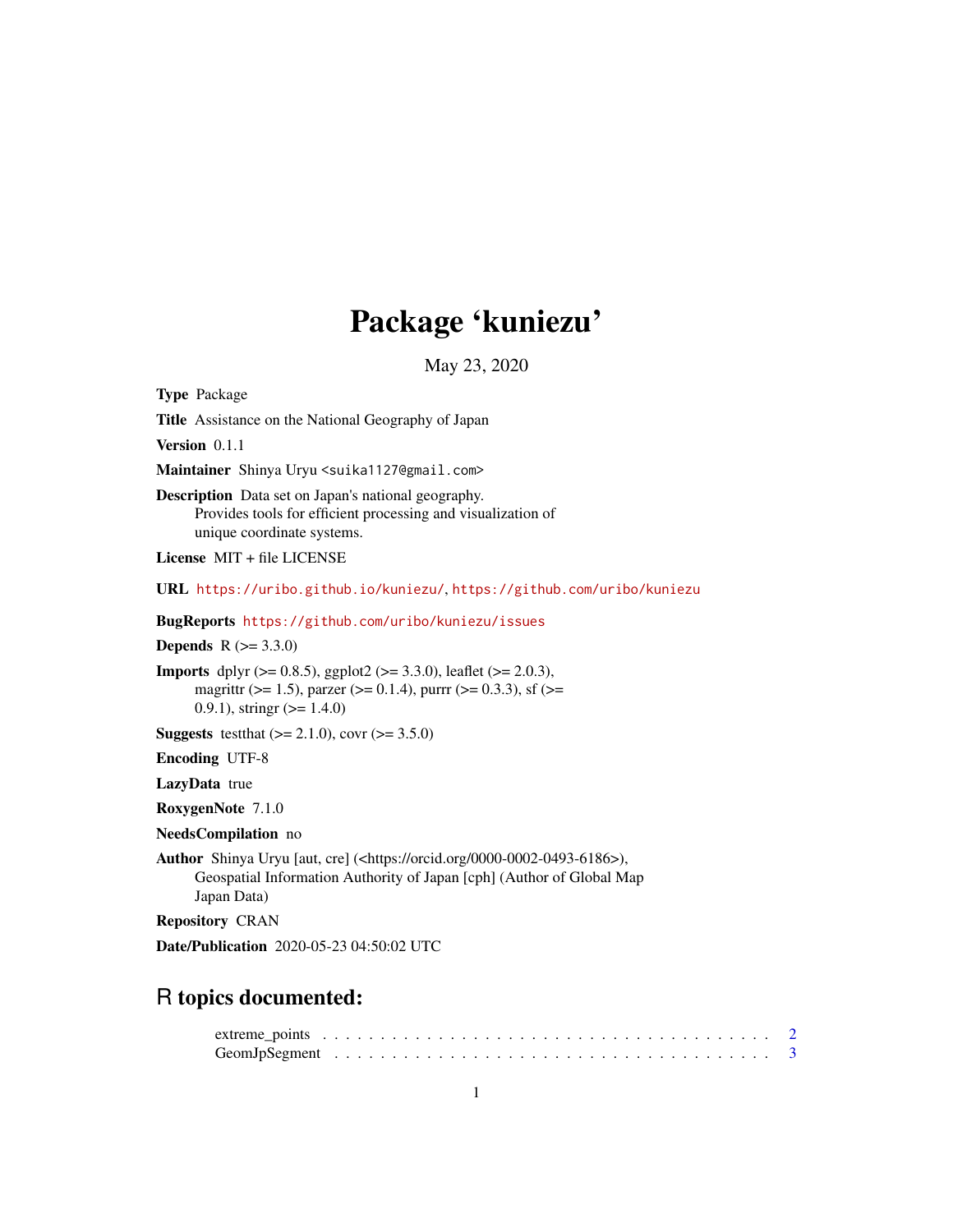# <span id="page-1-0"></span>2 extreme\_points

| $jgd2011_bbox \ldots \ldots \ldots \ldots \ldots \ldots \ldots \ldots \ldots \ldots \ldots \ldots \ldots$ |  |
|-----------------------------------------------------------------------------------------------------------|--|
|                                                                                                           |  |
|                                                                                                           |  |
|                                                                                                           |  |
|                                                                                                           |  |
|                                                                                                           |  |
|                                                                                                           |  |

#### **Index** [9](#page-8-0)

extreme\_points *The extreme points of Japan*

# Description

A list of the east, west, south and north ends of Japan's territory (including remote islands). The northernmost position is what the government claims.

#### Usage

extreme\_points

# Format

A four length list consisting of [sfc](#page-0-0)

# See Also

<https://www.gsi.go.jp/KOKUJYOHO/center.htm>

# Examples

extreme\_points

```
extreme_points$east
```

```
require("purrr")
extreme_points %>%
 reduce(c)
```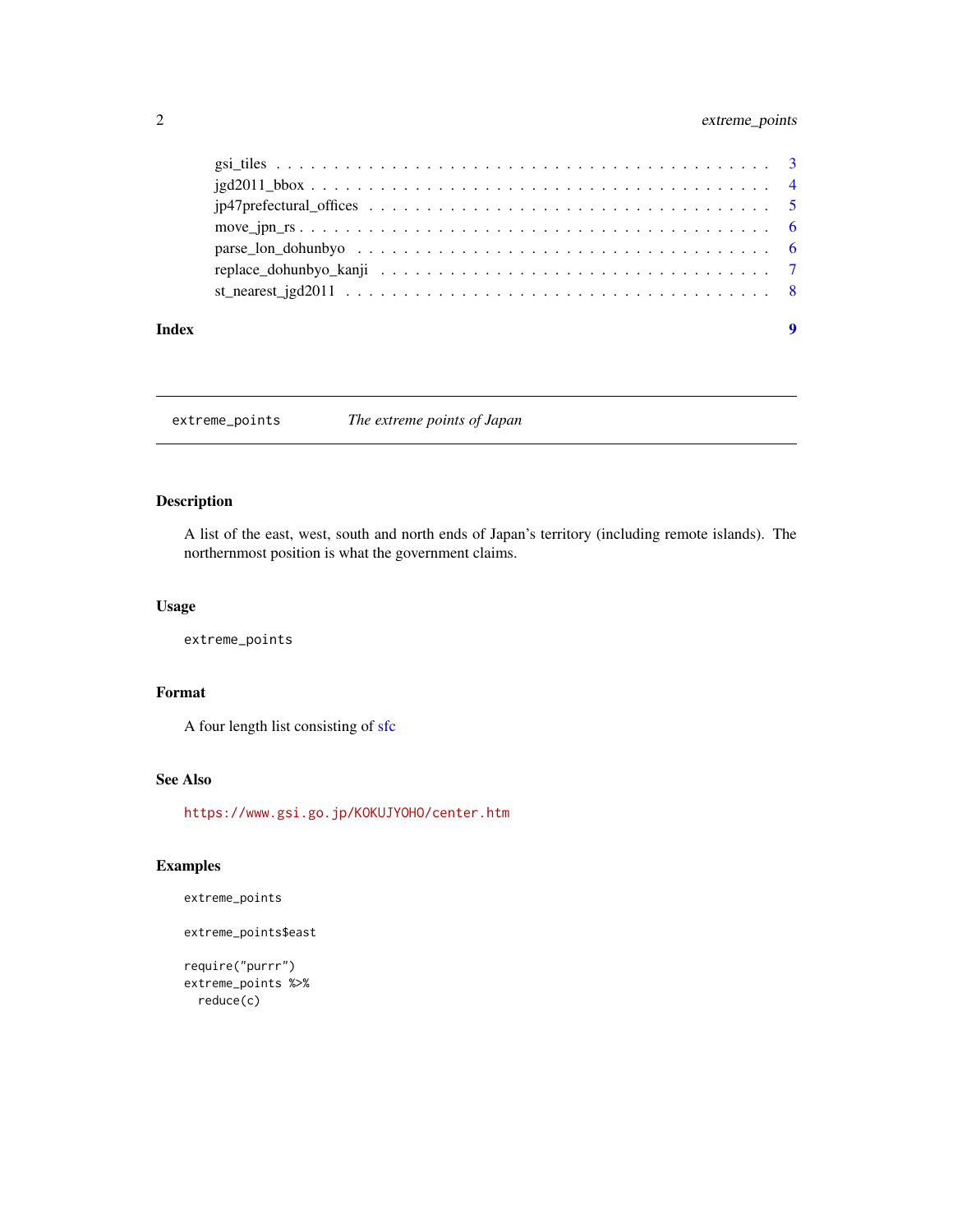<span id="page-2-0"></span>

# Description

Drawing a segment line segment that shows the boundary

#### Usage

```
geom_jpsegment(...)
```
# Arguments

... other arguments passed on to [geom\\_segment.](#page-0-0)

#### Value

ggplot object and plot

# See Also

[move\\_jpn\\_rs](#page-5-1)

# Examples

```
require("ggplot2")
require("sf")
move_jpn_rs(jgd2011_bbox) %>%
  ggplot() +
  geom_sf() +
  geom_jpsegment()
```
gsi\_tiles *Add a tile layer from GSI*

# Description

Add a tile layer from Geospatial Information Authority of Japan (GSI).

#### Usage

gsi\_tiles

#### Format

A 48 length, [leaflet](#page-0-0) objects.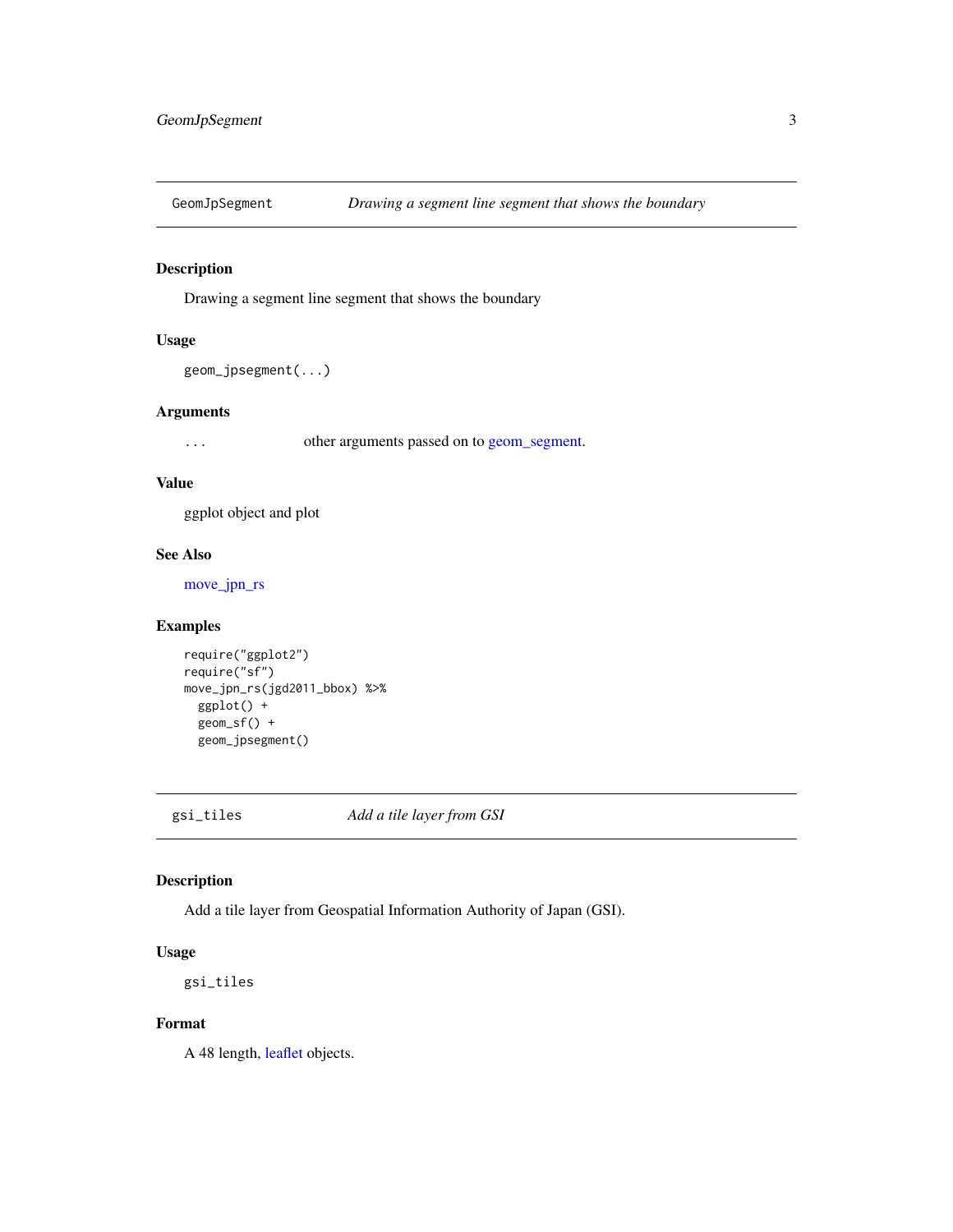# <span id="page-3-0"></span>Details

Stores map tiles that can be used with leaflets. Please follow the terms and conditions of use for the applicable tile at <http://maps.gsi.go.jp/development/ichiran.html> when using it. It contains tiles that can be used as base maps for interactive maps based on leaflet. See example section its use in leaflet. To use a mapview, a tile name is given to mapview: : mapview(map = ).

#### Examples

```
names(gsi_tiles)
require("leaflet")
gsi_tiles[[1]]
gsi_tiles[[1]] %>%
 addCircles(
   data = sf::st_transform(extreme_points %>%
     purrr::reduce(c),
     crs = 4326))
```
jgd2011\_bbox *JGD2011 / Japan Plane Rectangular CS*

# Description

Japanese Geodetic Datum 2011

# Usage

jgd2011\_bbox

#### Format

A sf (CRS EPSG:6668) with 19 rows 3 variables:

- system
- epsg
- geometry

#### Value

[sf](#page-0-0)

#### Author(s)

Original polygon data copyright is the Geospatial Information Authority of Japan; compiled for R by Shinya Uryu.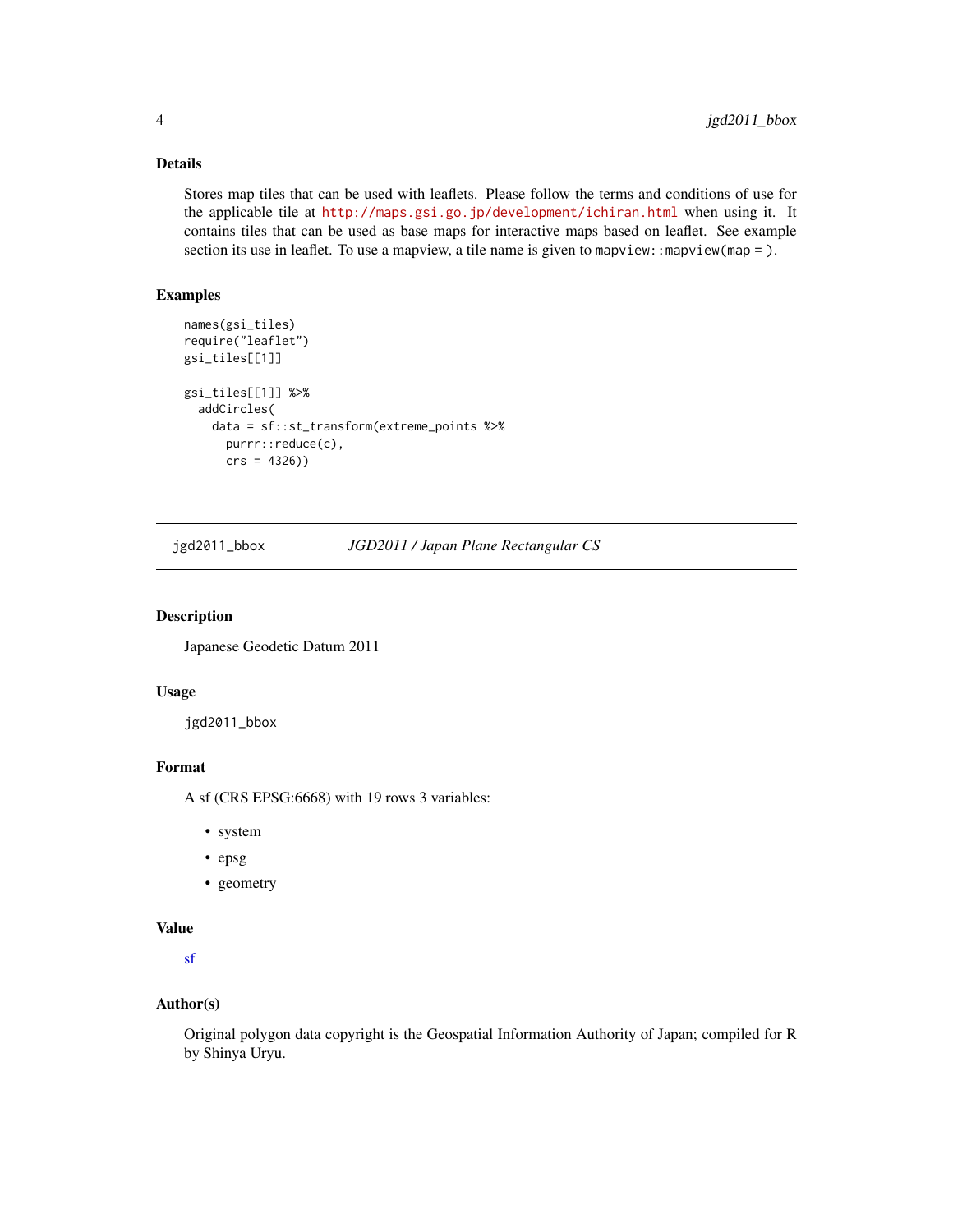# <span id="page-4-0"></span>jp47prefectural\_offices 5

# References

Global Map Japan [https://www.gsi.go.jp/kankyochiri/gm\\_jpn.html](https://www.gsi.go.jp/kankyochiri/gm_jpn.html). Created by processing Global Map Japan.

# Examples

require("sf") jgd2011\_bbox

jp47prefectural\_offices

*Japan Prefectural Goverment Offices*

# Description

Locations of 47 government offices in Japan's prefectures.

#### Usage

```
jp47prefectural_offices
```
# Format

A [sf](#page-0-0) contains 2 column and 47 rows.

# Details

The original file was downloaded from <https://www.gsi.go.jp/KOKUJYOHO/center.htm>, which parses the PDF data and organizes the coordinates of the prefectural hall.

# Examples

```
require("sf")
jp47prefectural_offices
```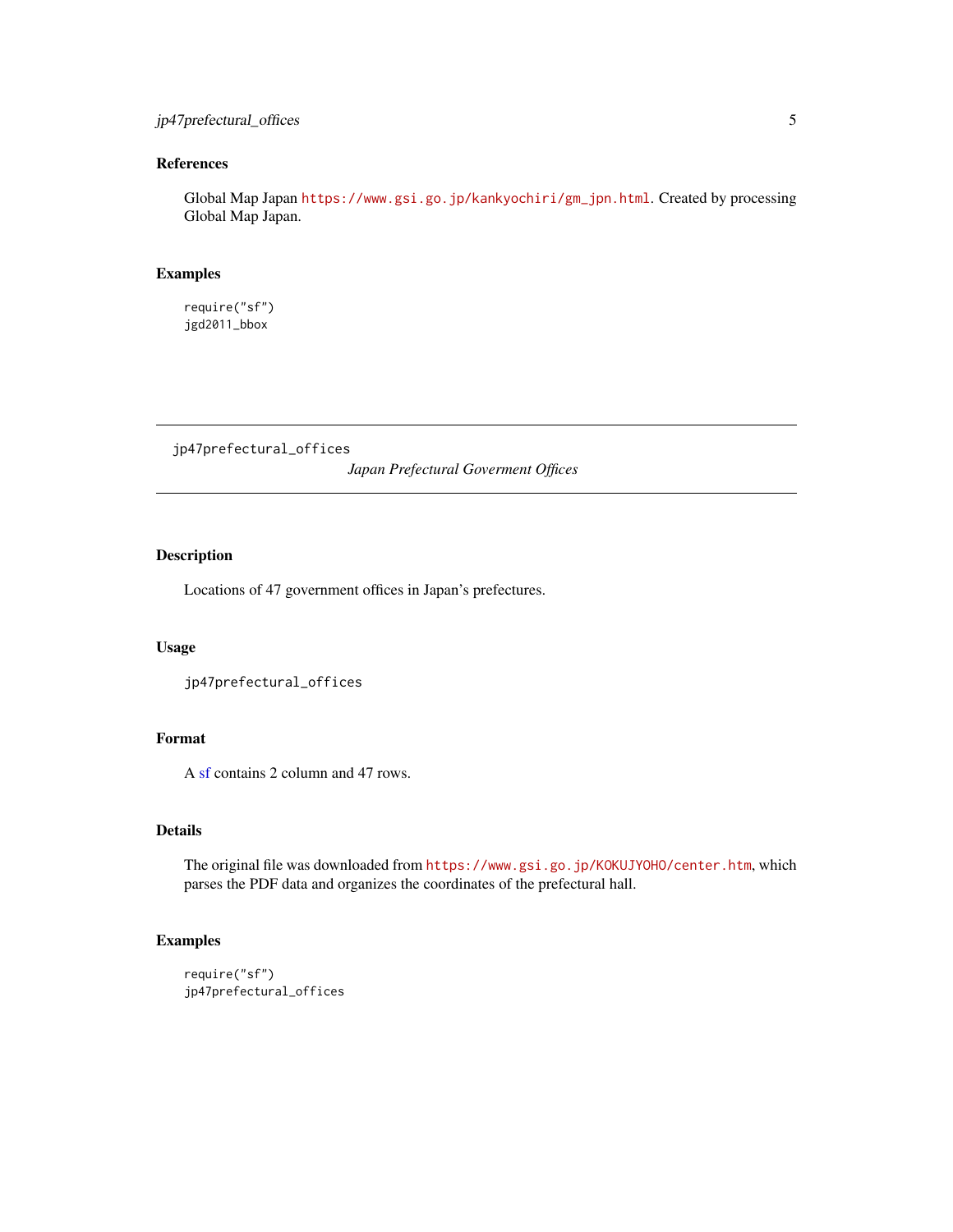<span id="page-5-1"></span><span id="page-5-0"></span>

# Description

Move geometry differently from the real-life arrangement for mapping. When displaying a map showing Japan, the southern islands are sometimes moved. To achieve this, we need to perform false operations on the geometry.

#### Usage

move\_jpn\_rs(data, clip = TRUE)

# Arguments

| data | sf that records the prefecture or municipality of Japan                                            |
|------|----------------------------------------------------------------------------------------------------|
| clip | An option to hide isolated island that are separated from other geometry and<br>have a small area. |

# Value

[sf.](#page-0-0) Geometry in Tokyo may have rows duplicated in Honshu and islands.

# Examples

```
require("sf")
move_jpn_rs(jgd2011_bbox)
```
parse\_lon\_dohunbyo *Parse longitude and latitude values in DMS*

# Description

Parse longitude and latitude values in DMS

#### Usage

parse\_lon\_dohunbyo(longitude)

parse\_lat\_dohunbyo(latitude)

# Arguments

| longitude | longitude values |
|-----------|------------------|
| latitude  | latitude values  |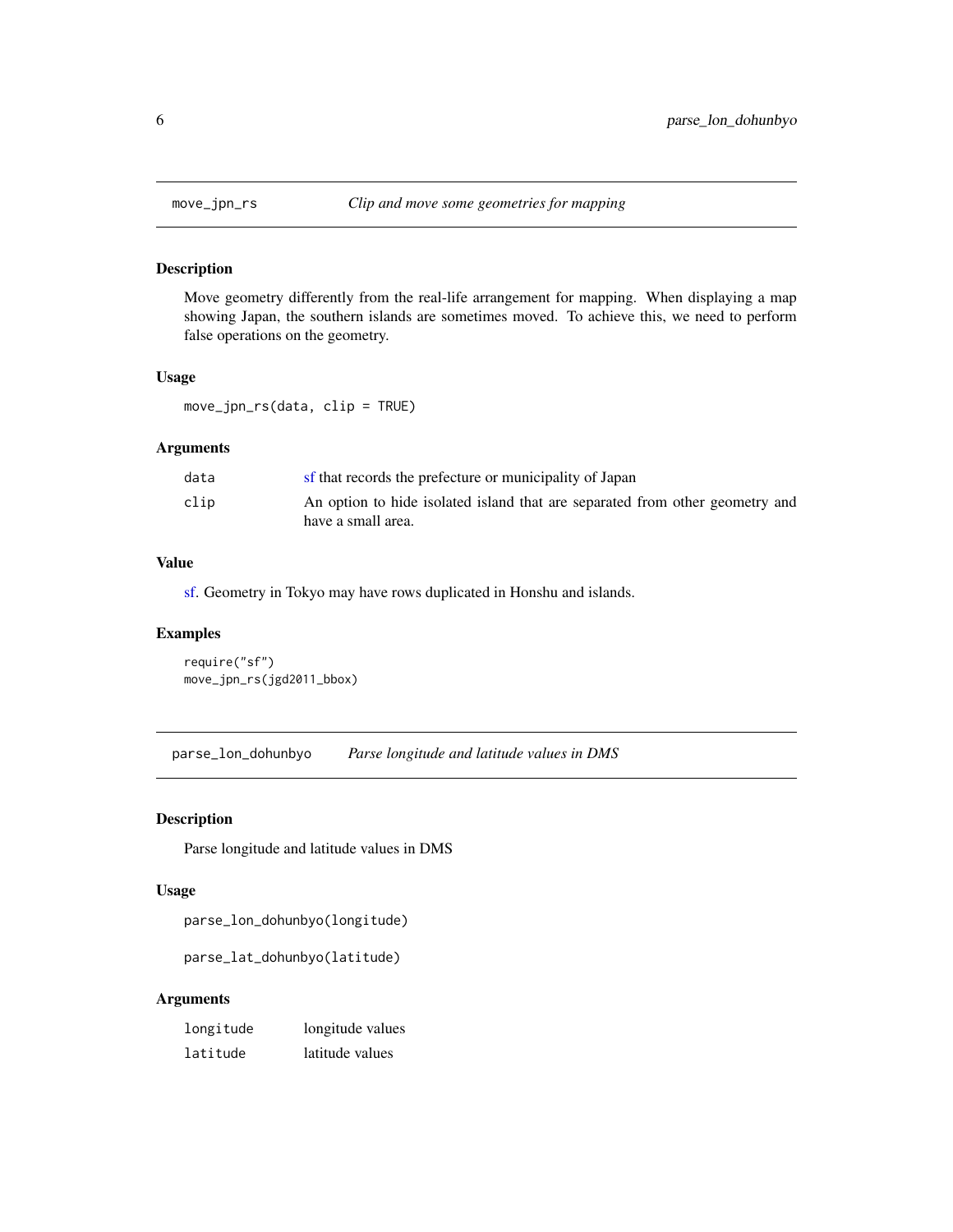# <span id="page-6-0"></span>Value

*numeric* vector

# Examples

```
x <- "\u6771\u7d4c139\u5ea644\u520628\u79d28869"
parse_lon_dohunbyo(x)
y <- "\u5317\u7def35\u5ea639\u520629\u79d21572"
parse_lat_dohunbyo(y)
```
replace\_dohunbyo\_kanji

*Replace Kanji in degrees, minutes, and seconds with symbols*

# Description

Replace Kanji in degrees, minutes, and seconds with symbols

#### Usage

replace\_dohunbyo\_kanji(x)

# Arguments

x character

# Value

*character* vector

# Examples

```
x <- "\u6771\u7d4c139\u5ea644\u520628\u79d28869"
replace_dohunbyo_kanji(x)
y <- "\u5317\u7def35\u5ea639\u520629\u79d21572"
replace_dohunbyo_kanji(y)
```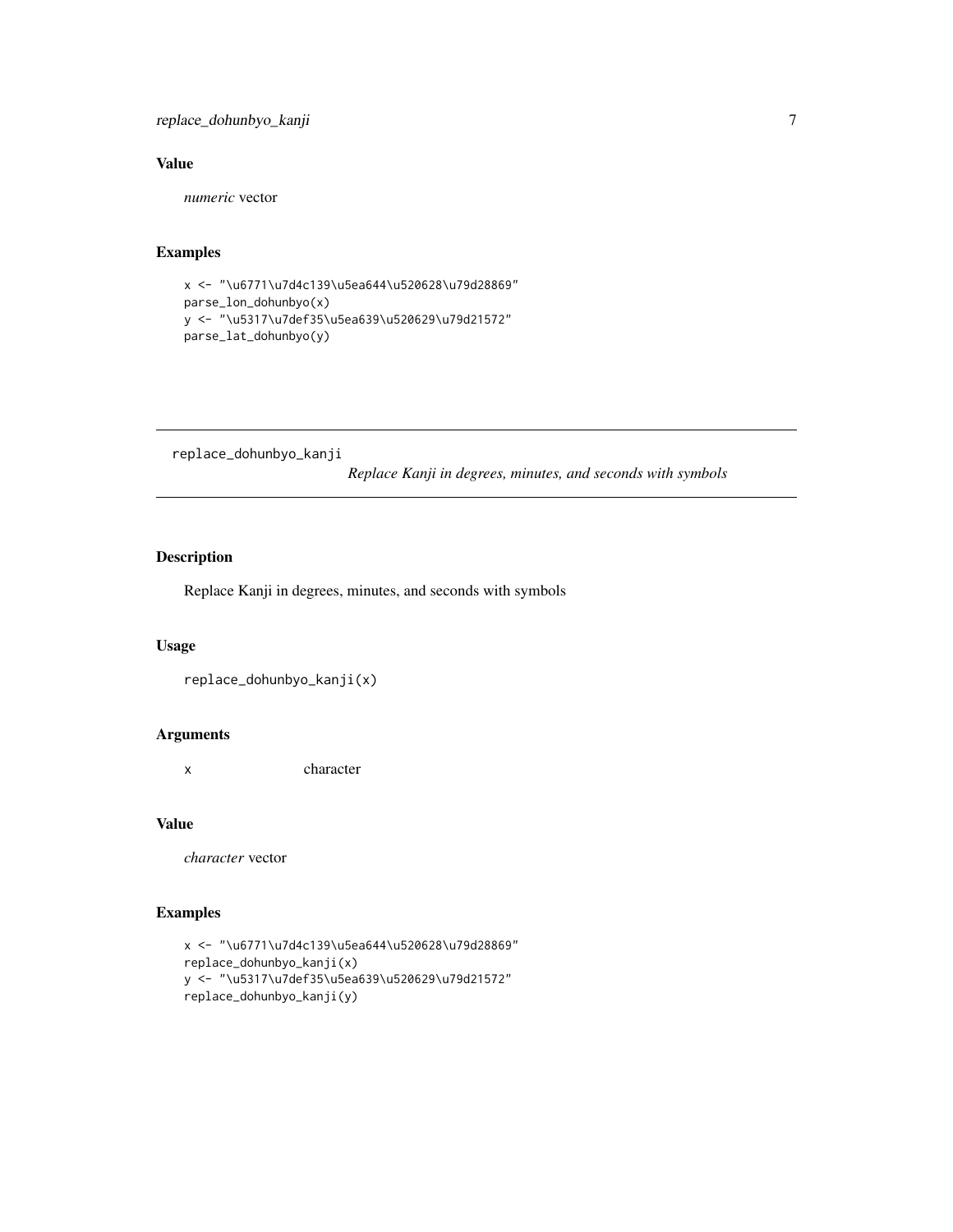<span id="page-7-0"></span>st\_nearest\_jgd2011 *Identify the Japan plane rectangular CS*

#### Description

Returns the value when the coordinates of ESPG:4326 given to the input are replaced with those of the Japan Plane Rectangular CS.

#### Usage

```
st_nearest_jgd2011(geometry)
```
st\_detect\_jgd2011(geometry)

#### Arguments

geometry geometry (POINT, EPSG:4326)

#### Details

- st\_nearest\_jgd2011(): It returns the coordinate system closest to the given ground object. This is valid even when the coordinates are at sea.
- st\_detect\_jgd2011(): Identify the coordinate system in which the given object is located.

#### Value

*numeric* vector

#### See Also

<https://www.gsi.go.jp/LAW/heimencho.html>

# Examples

```
require("sf")
p \leq -st_sfc(sf::st_point(c(140.77, 36.8)), crs = 4326)
st_nearest_jgd2011(p)
st_detect_jgd2011(p)
st_detect_jgd2011(st_sfc(sf::st_point(c(140.73, 36.8)), crs = 4326))
```